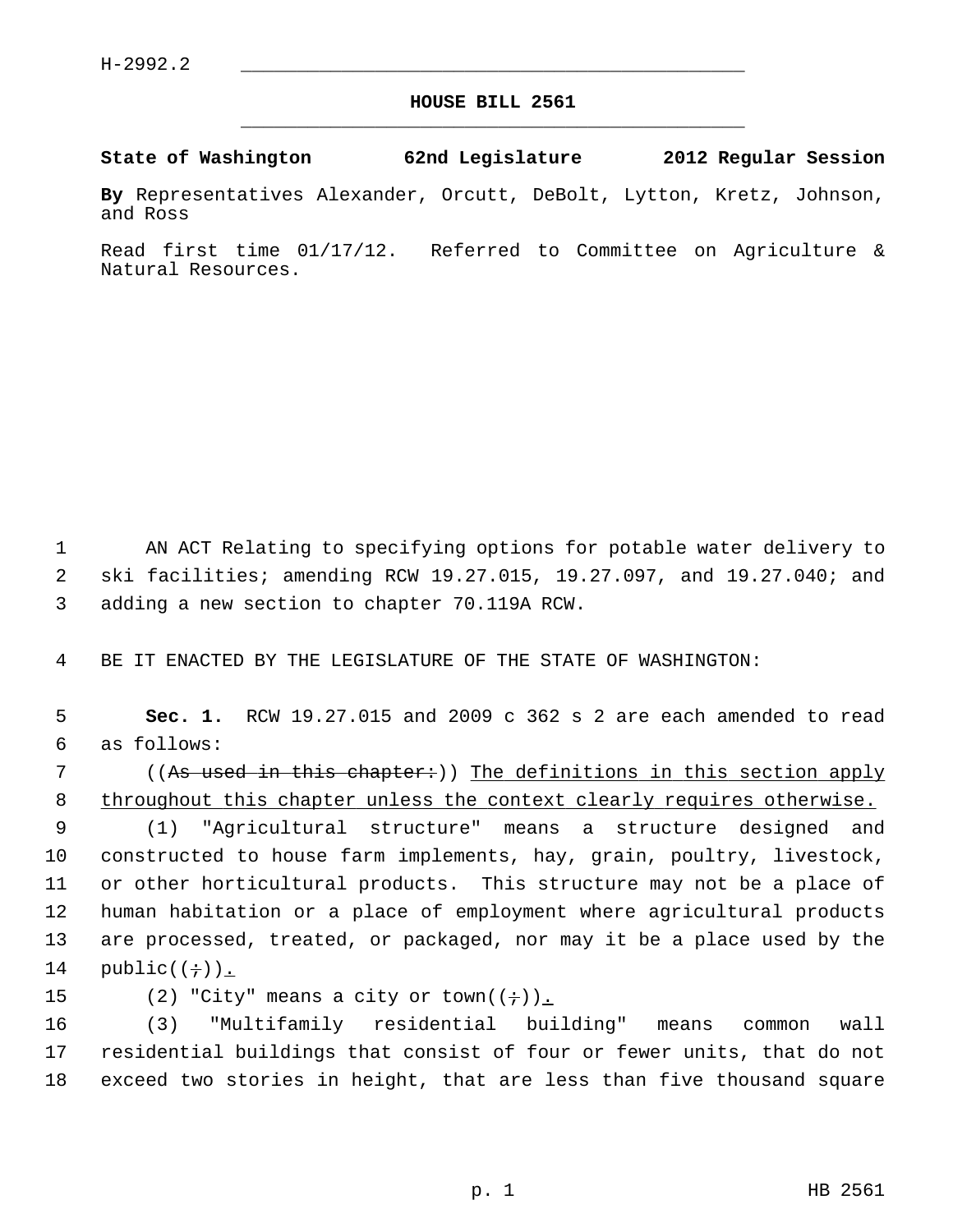1 feet in area, and that have a one-hour fire-resistive occupancy 2 separation between units( $(\div \text{ and})$ ).

 3 (4) "Ski facilities" means an operation open to the public that holds itself out as the purveyor of alpine or cross-country skiing opportunities and is required to abide by the signage requirements of RCW 79A.45.010.

 7 (5) "Temporary growing structure" means a structure that has the 8 sides and roof covered with polyethylene, polyvinyl, or similar 9 flexible synthetic material and is used to provide plants with either 10 frost protection or increased heat retention.

11 **Sec. 2.** RCW 19.27.097 and 2010 c 271 s 302 are each amended to 12 read as follows:

13 (1)(a) Each applicant for a building permit of a building 14 necessitating potable water shall provide evidence of an adequate water 15 supply for the intended use of the building. Evidence may be in the 16 form of:

17 (i) A water right permit from the department of ecology( $(\tau)$ ). 18 However, an application for a water right is not sufficient proof of an 19 adequate water supply;

20 (ii) A letter from an approved water purveyor stating the ability 21 to provide water( $(\frac{\tau}{l})$ ) i or

22 (iii) Another form sufficient to verify the existence of an 23 adequate water supply.

24 (b) A ski facility is considered to have satisfied the requirements 25 of this section if the ski facility provides evidence that it has:

26 (i) A water tank on its premises, or has an agreement to store 27 water in a water tank reasonably near to its premises, that has a 28 storage capacity large enough to serve the anticipated daily potable 29 water needs of the ski facility operations, guests, and employees; and

 (ii) Has an agreement with an approved water purveyor to provide sufficient water to meet the needs of the ski facility regardless of whether the ski facility or the water purveyor plan to fill the water tank through a direct connection to a water main, through a direct connection to a well, or by manually transporting unpressurized water by vehicle from a water main or well to the water tank located at or

36 near the ski facility.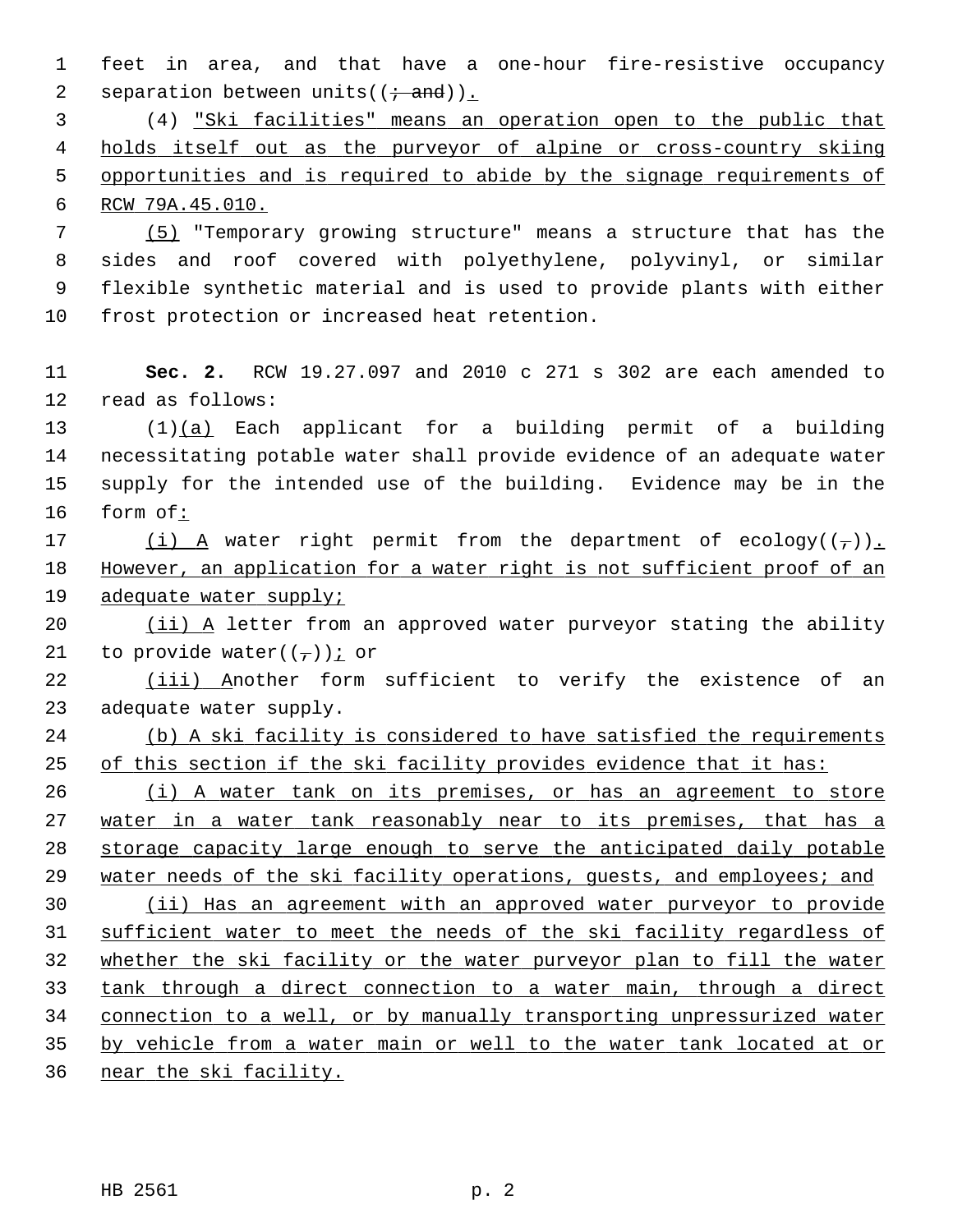1 (c) In addition to other authorities, the county or city may impose 2 conditions on building permits requiring connection to an existing 3 public water system where the existing system is willing and able to 4 provide safe and reliable potable water to the applicant with 5 reasonable economy and efficiency. ((An application for a water right 6 shall not be sufficient proof of an adequate water supply.))

 7 (2) Within counties not required or not choosing to plan pursuant 8 to RCW 36.70A.040, the county and the state may mutually determine 9 those areas in the county in which the requirements of subsection (1) 10 of this section shall not apply. The departments of health and ecology 11 shall coordinate on the implementation of this section. Should the 12 county and the state fail to mutually determine those areas to be 13 designated pursuant to this subsection, the county may petition the 14 department of ((general administration)) enterprise services to mediate 15 or, if necessary, make the determination.

16 (3) Buildings that do not need potable water facilities are exempt 17 from the provisions of this section. The department of ecology, after 18 consultation with local governments, may adopt rules to implement this 19 section, which may recognize differences between high-growth and low-20 growth counties.

21 **Sec. 3.** RCW 19.27.040 and 1990 c 2 s 11 are each amended to read 22 as follows:

23 (1) Except for the potable water requirements for ski facilities as 24 provided in RCW 19.27.097, the governing body of each county or city is 25 authorized to amend the state building code as it applies within the 26 jurisdiction of the county or city. The minimum performance standards 27 of the codes and the objectives enumerated in RCW 19.27.020 shall not 28 be diminished by any county or city amendments.

29 (2) Nothing in this chapter shall authorize any modifications of 30 the requirements of chapter 70.92 RCW.

31 NEW SECTION. **Sec. 4.** A new section is added to chapter 70.119A 32 RCW to read as follows:

33 A ski facility that meets the potable water requirements set forth 34 in RCW 19.27.040 must be deemed acceptable by the department in terms